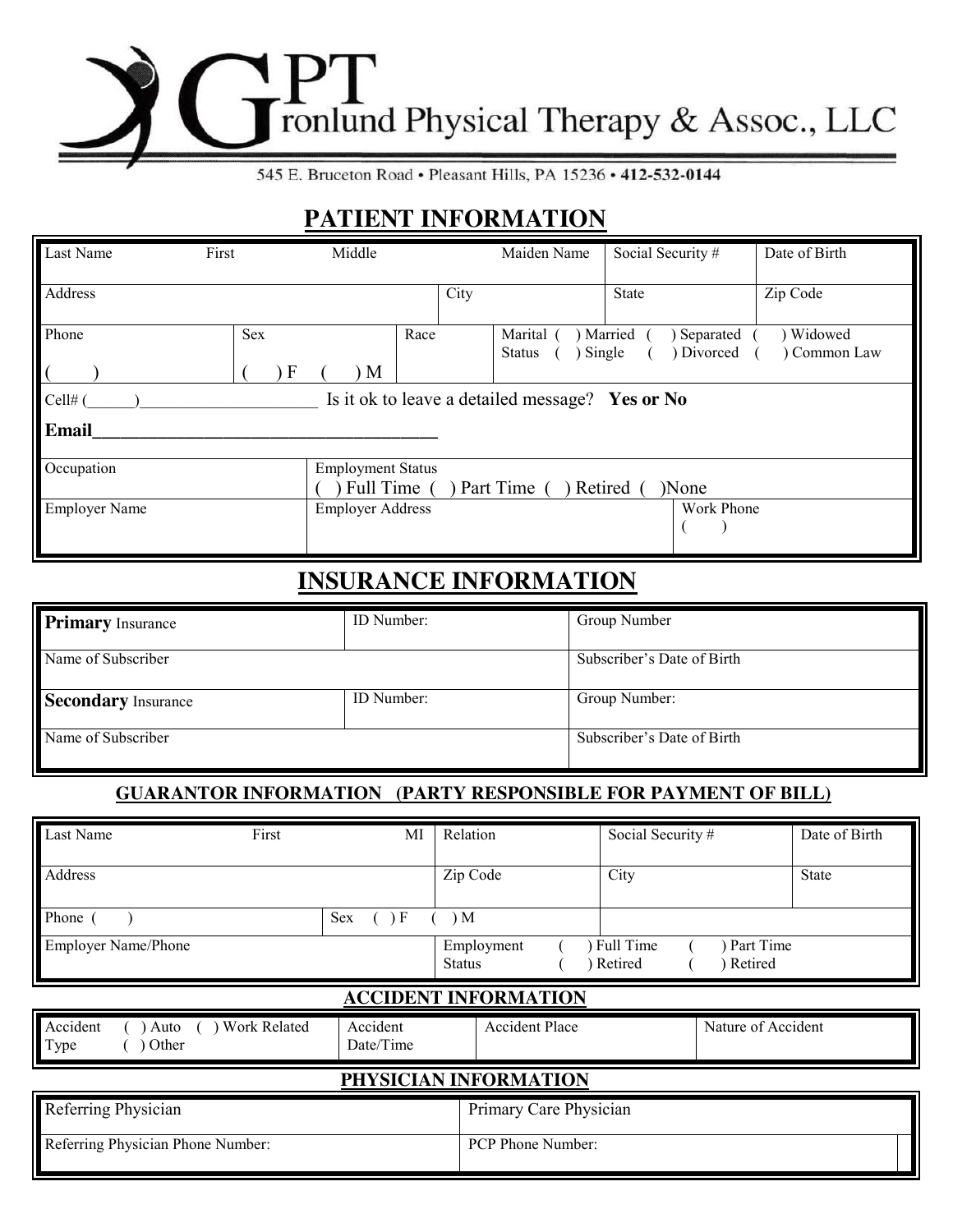

General Medical Questionnaire

# **\*\*\*PLEASE DO NOT LEAVE ANY BLANK OR UNANSWERED\*\*\***

| $\textbf{DATE:}\underline{\hspace{2.5cm}}$                                                                                                      |                                                                                                                                                                                                                                                                    |
|-------------------------------------------------------------------------------------------------------------------------------------------------|--------------------------------------------------------------------------------------------------------------------------------------------------------------------------------------------------------------------------------------------------------------------|
| <b>NAME</b>                                                                                                                                     |                                                                                                                                                                                                                                                                    |
| OCCUPATION                                                                                                                                      |                                                                                                                                                                                                                                                                    |
|                                                                                                                                                 |                                                                                                                                                                                                                                                                    |
|                                                                                                                                                 | <b>PLEASE CIRCLE:</b> Left~ or ~ Right~ or ~ Both                                                                                                                                                                                                                  |
|                                                                                                                                                 | <b>ONSET / INJURY DATE:</b> PLEASE CIRCLE: SUDDEN ONSET OR<br><b>GRADUAL ONSET</b>                                                                                                                                                                                 |
| <b>HOW</b> DID THIS CONDITION BEGIN?                                                                                                            |                                                                                                                                                                                                                                                                    |
| HAVE YOU SOUGHT PREVIOUS TREATMENT FOR THIS CONDITION?                                                                                          | No other treatment<br>Physical/Occupational Therapy<br>Psychiatrist/Psychologist<br>Psychiatrist/Psychologist<br>Psychiatrist/Psychologist<br>Psychiatrist/Psychologist<br>Psychiatrist/Psychologist<br>Psychiatrist/Psychologist<br>Psy<br>Chiropractic<br>Other: |
|                                                                                                                                                 |                                                                                                                                                                                                                                                                    |
| WORK STATUS: AT THE PRESENT TIME I AM ABLE TO:                                                                                                  |                                                                                                                                                                                                                                                                    |
| Work without restrictions<br>Work the same job with restrictions<br>Work a different job with restrictions<br>Unable to work due to dysfunction | Don't normally work outside the home.<br>Homemaker<br>Retired<br>Other                                                                                                                                                                                             |
| IS AN ATTORNEY INVOLVED WITH THIS CASE?                                                                                                         | N <sub>O</sub><br><b>YES</b>                                                                                                                                                                                                                                       |
|                                                                                                                                                 | PHONE:                                                                                                                                                                                                                                                             |
|                                                                                                                                                 | HOW WOULD YOU RATE YOUR GENERAL PHYSICAL HEALTH? EXCELLENT GOOD<br>FAIR<br><b>POOR</b>                                                                                                                                                                             |
|                                                                                                                                                 | HOW MUCH CAFFEINE (COFFEE OR DRINKS) DO YOU DRINK PER DAY? _____________________                                                                                                                                                                                   |
|                                                                                                                                                 |                                                                                                                                                                                                                                                                    |
|                                                                                                                                                 |                                                                                                                                                                                                                                                                    |
|                                                                                                                                                 |                                                                                                                                                                                                                                                                    |
|                                                                                                                                                 |                                                                                                                                                                                                                                                                    |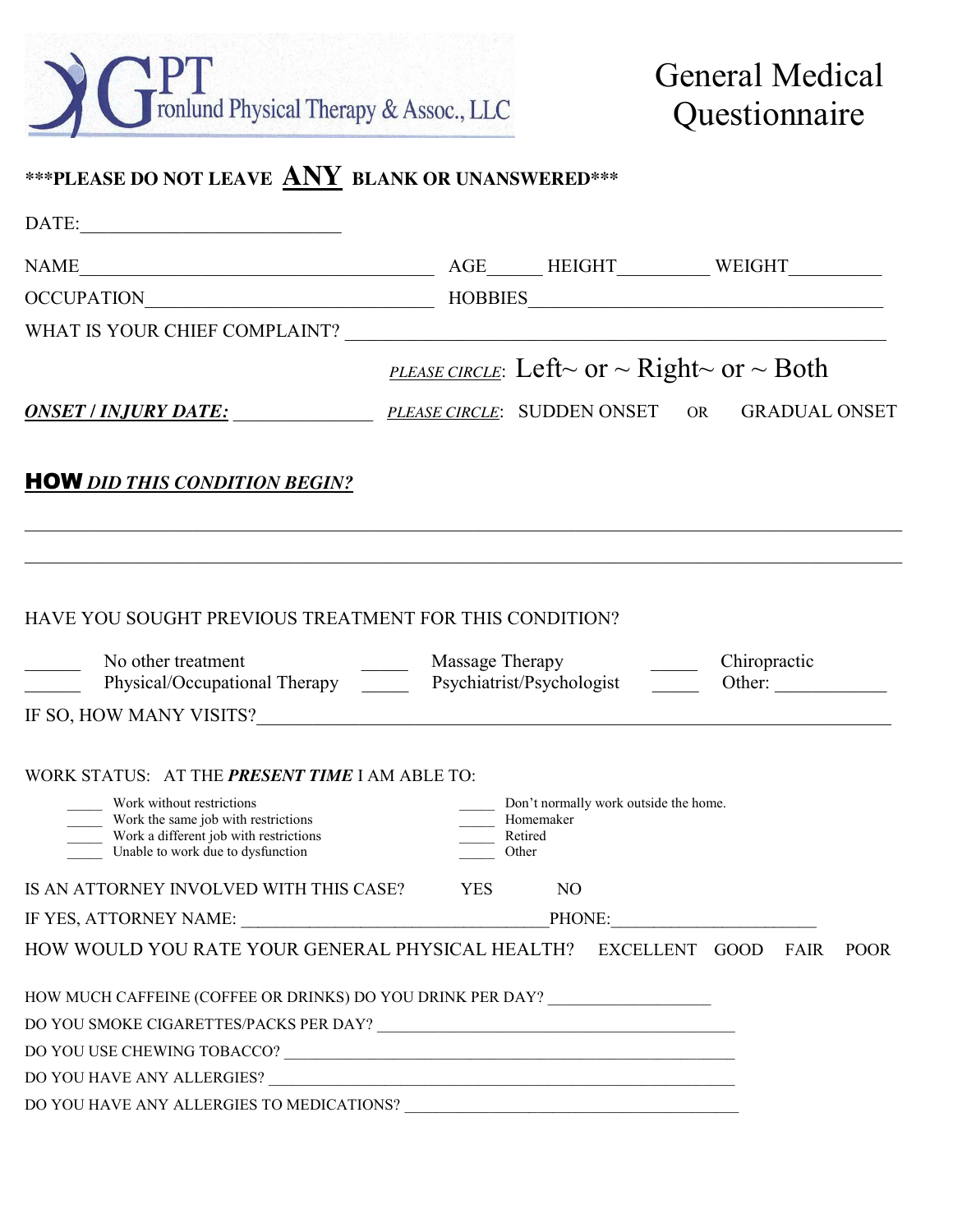#### MEDICAL QUESTIONAIRE PAGE 2

HAVE YOU HAD ANY DIAGNOSTIC TESTS PERFORMED FOR THIS CONDITION? (i.e. X-Ray, MRI, CT, EMG, etc…..) Please include: WHICH TESTS, ORDERING DOCTOR AND DATE.

 $\mathcal{L}_\mathcal{L} = \{ \mathcal{L}_\mathcal{L} = \{ \mathcal{L}_\mathcal{L} = \{ \mathcal{L}_\mathcal{L} = \{ \mathcal{L}_\mathcal{L} = \{ \mathcal{L}_\mathcal{L} = \{ \mathcal{L}_\mathcal{L} = \{ \mathcal{L}_\mathcal{L} = \{ \mathcal{L}_\mathcal{L} = \{ \mathcal{L}_\mathcal{L} = \{ \mathcal{L}_\mathcal{L} = \{ \mathcal{L}_\mathcal{L} = \{ \mathcal{L}_\mathcal{L} = \{ \mathcal{L}_\mathcal{L} = \{ \mathcal{L}_\mathcal{$ 

 $\mathcal{L}_\mathcal{L} = \{ \mathcal{L}_\mathcal{L} = \{ \mathcal{L}_\mathcal{L} = \{ \mathcal{L}_\mathcal{L} = \{ \mathcal{L}_\mathcal{L} = \{ \mathcal{L}_\mathcal{L} = \{ \mathcal{L}_\mathcal{L} = \{ \mathcal{L}_\mathcal{L} = \{ \mathcal{L}_\mathcal{L} = \{ \mathcal{L}_\mathcal{L} = \{ \mathcal{L}_\mathcal{L} = \{ \mathcal{L}_\mathcal{L} = \{ \mathcal{L}_\mathcal{L} = \{ \mathcal{L}_\mathcal{L} = \{ \mathcal{L}_\mathcal{$ 

### HAVE YOU RECENTLY NOTED?

| <b>FEVER</b>            | CHILLS              | NIGHT SWEATS           | <b>SHORTNESS OF BREATH</b> |
|-------------------------|---------------------|------------------------|----------------------------|
| PINS/NEEDLES            | <b>NUMBNESS</b>     | <b>SKIN RASH</b>       | <b>HEADACHES</b>           |
| VISION PROBLEMS         | <b>HEARING LOSS</b> | BOWEL/BLADDER PROBLEMS |                            |
| <b>BALANCE PROBLEMS</b> | RECENT FALLS        | WEIGHT LOSS            | WEIGHT GAIN                |
| NAUSEA/VOMITING         | FATIGUE             | <b>WEAKNESS</b>        |                            |

# PLEASE CHECK ALL THE FOLLOWING CONDITIONS THAT APPLY TO YOU EITHER PRESENTLY OR IN THE PAST.

| HIGH BLOOD PRESSURE                                                            | <b>EPILEPSY/SEIZURES</b>    | <b>GOUT</b>      | <b>VARICOSE VEINS</b> |  |  |  |
|--------------------------------------------------------------------------------|-----------------------------|------------------|-----------------------|--|--|--|
| CHEST PAIN/HEART ATTACK                                                        | KIDNEY DISEASE              | <b>THYROID</b>   | DIZZINESS/FAINTING    |  |  |  |
| <b>STROKE</b>                                                                  | <b>ASTHMA</b>               | <b>ARTHRITIS</b> | RHEUMATOID ARTHRITIS  |  |  |  |
| <b>HEART DISEASE</b>                                                           | EMPHYSEMA/BRONCHITIS        | LUNG DISEASE     | <b>TUBERCULOSIS</b>   |  |  |  |
| <b>HEART SURGERY</b>                                                           | <b>CIRCULATION PROBLEMS</b> | ANEMIA           | <b>HIV/AIDS</b>       |  |  |  |
| <b>MULTIPLE SCLEROSIS</b>                                                      | <b>DIABETES</b>             | <b>HEPATITIS</b> | <b>DEPRESSION</b>     |  |  |  |
| EMOTIONAL/PHYSCOLOGICAL PROBLEMS                                               |                             | <b>CANCER</b>    |                       |  |  |  |
| CHEMICAL DEPENDENCY (i.e. alcoholism, caffeine, prescription medications, etc) |                             |                  |                       |  |  |  |
|                                                                                |                             |                  |                       |  |  |  |
|                                                                                |                             |                  |                       |  |  |  |

 $\mathcal{L} = \{ \mathcal{L} = \{ \mathcal{L} = \{ \mathcal{L} = \{ \mathcal{L} = \{ \mathcal{L} = \{ \mathcal{L} = \{ \mathcal{L} = \{ \mathcal{L} = \{ \mathcal{L} = \{ \mathcal{L} = \{ \mathcal{L} = \{ \mathcal{L} = \{ \mathcal{L} = \{ \mathcal{L} = \{ \mathcal{L} = \{ \mathcal{L} = \{ \mathcal{L} = \{ \mathcal{L} = \{ \mathcal{L} = \{ \mathcal{L} = \{ \mathcal{L} = \{ \mathcal{L} = \{ \mathcal{L} = \{ \mathcal{$ 

 $\mathcal{L}_\mathcal{L} = \mathcal{L}_\mathcal{L} = \mathcal{L}_\mathcal{L} = \mathcal{L}_\mathcal{L} = \mathcal{L}_\mathcal{L} = \mathcal{L}_\mathcal{L} = \mathcal{L}_\mathcal{L} = \mathcal{L}_\mathcal{L} = \mathcal{L}_\mathcal{L} = \mathcal{L}_\mathcal{L} = \mathcal{L}_\mathcal{L} = \mathcal{L}_\mathcal{L} = \mathcal{L}_\mathcal{L} = \mathcal{L}_\mathcal{L} = \mathcal{L}_\mathcal{L} = \mathcal{L}_\mathcal{L} = \mathcal{L}_\mathcal{L}$ 

 $\mathcal{L}_\mathcal{L} = \mathcal{L}_\mathcal{L} = \mathcal{L}_\mathcal{L} = \mathcal{L}_\mathcal{L} = \mathcal{L}_\mathcal{L} = \mathcal{L}_\mathcal{L} = \mathcal{L}_\mathcal{L} = \mathcal{L}_\mathcal{L} = \mathcal{L}_\mathcal{L} = \mathcal{L}_\mathcal{L} = \mathcal{L}_\mathcal{L} = \mathcal{L}_\mathcal{L} = \mathcal{L}_\mathcal{L} = \mathcal{L}_\mathcal{L} = \mathcal{L}_\mathcal{L} = \mathcal{L}_\mathcal{L} = \mathcal{L}_\mathcal{L}$ 

 $\mathcal{L}_\mathcal{L} = \mathcal{L}_\mathcal{L} = \mathcal{L}_\mathcal{L} = \mathcal{L}_\mathcal{L} = \mathcal{L}_\mathcal{L} = \mathcal{L}_\mathcal{L} = \mathcal{L}_\mathcal{L} = \mathcal{L}_\mathcal{L} = \mathcal{L}_\mathcal{L} = \mathcal{L}_\mathcal{L} = \mathcal{L}_\mathcal{L} = \mathcal{L}_\mathcal{L} = \mathcal{L}_\mathcal{L} = \mathcal{L}_\mathcal{L} = \mathcal{L}_\mathcal{L} = \mathcal{L}_\mathcal{L} = \mathcal{L}_\mathcal{L}$ 

 $\mathcal{L}_\mathcal{L} = \mathcal{L}_\mathcal{L} = \mathcal{L}_\mathcal{L} = \mathcal{L}_\mathcal{L} = \mathcal{L}_\mathcal{L} = \mathcal{L}_\mathcal{L} = \mathcal{L}_\mathcal{L} = \mathcal{L}_\mathcal{L} = \mathcal{L}_\mathcal{L} = \mathcal{L}_\mathcal{L} = \mathcal{L}_\mathcal{L} = \mathcal{L}_\mathcal{L} = \mathcal{L}_\mathcal{L} = \mathcal{L}_\mathcal{L} = \mathcal{L}_\mathcal{L} = \mathcal{L}_\mathcal{L} = \mathcal{L}_\mathcal{L}$ 

 $\mathcal{L}_\mathcal{L} = \mathcal{L}_\mathcal{L} = \mathcal{L}_\mathcal{L} = \mathcal{L}_\mathcal{L} = \mathcal{L}_\mathcal{L} = \mathcal{L}_\mathcal{L} = \mathcal{L}_\mathcal{L} = \mathcal{L}_\mathcal{L} = \mathcal{L}_\mathcal{L} = \mathcal{L}_\mathcal{L} = \mathcal{L}_\mathcal{L} = \mathcal{L}_\mathcal{L} = \mathcal{L}_\mathcal{L} = \mathcal{L}_\mathcal{L} = \mathcal{L}_\mathcal{L} = \mathcal{L}_\mathcal{L} = \mathcal{L}_\mathcal{L}$ 

 $\mathcal{L}_\mathcal{L} = \mathcal{L}_\mathcal{L} = \mathcal{L}_\mathcal{L} = \mathcal{L}_\mathcal{L} = \mathcal{L}_\mathcal{L} = \mathcal{L}_\mathcal{L} = \mathcal{L}_\mathcal{L} = \mathcal{L}_\mathcal{L} = \mathcal{L}_\mathcal{L} = \mathcal{L}_\mathcal{L} = \mathcal{L}_\mathcal{L} = \mathcal{L}_\mathcal{L} = \mathcal{L}_\mathcal{L} = \mathcal{L}_\mathcal{L} = \mathcal{L}_\mathcal{L} = \mathcal{L}_\mathcal{L} = \mathcal{L}_\mathcal{L}$ 

IF YES TO ANY OF THE ABOVE, PLEASE STATE WHEN, WHERE, AND WHAT KIND.

## PLEASE LIST **ANY** SURGICAL PROCEDURES YOU HAVE HAD:

DATE / YEAR PROCEDURE

ANYONE IN YOUR *IMMEDIATE FAMILY* (Parents, Brothers, Sisters) EVER BEEN TREATED FOR ANY OF THE FOLLOWING?

\_\_\_\_\_CANCER \_\_\_\_\_HEART DISEASE \_\_\_\_\_DIABETES \_\_\_\_\_TUBERCULOSIS

\_\_\_\_\_ARTHRITIS \_\_\_\_\_HIGH BLOOD PRESSURE \_\_\_\_\_KIDNEY DISEASE \_\_\_\_\_STROKE

DEPRESSION \_\_\_\_\_\_MENTAL HEALTH PROBLEMS \_\_\_\_\_\_\_\_RHEUMATOID ARTHRITIS

*PLEASE CONTINUE TO PAGE 3*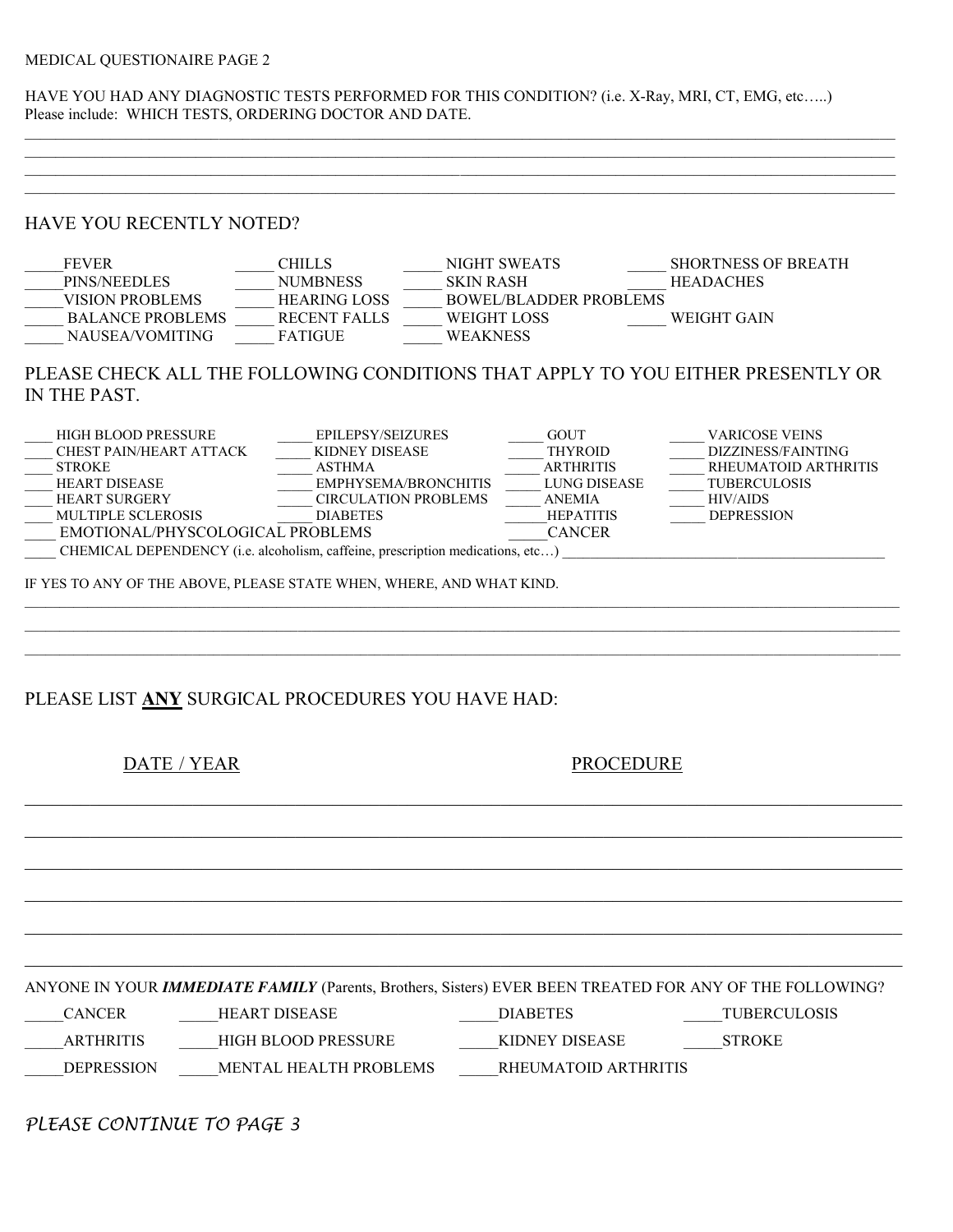# **PAIN SCALE RATING 0 TO 10**

1) What is your current level of pain on a scale from 0 to 10, with 0 being no pain and 10 being the worst pain?

| Current Pain Level $\sim \sim N_0$ Pain 0 1 2 3 4 5 6 7 8 9 10 Worst Pain       |  |  |  |  |  |  |
|---------------------------------------------------------------------------------|--|--|--|--|--|--|
|                                                                                 |  |  |  |  |  |  |
| Worst Pain Level $\sim$ $\sim$ $\sim$ No Pain 0 1 2 3 4 5 6 7 8 9 10 Worst Pain |  |  |  |  |  |  |

Please shade, mark in on the body diagram exactly where you are having trouble. You may make notes of pain, weakness, numbness, tingling, burning, aching, sharp, dull, shooting, throbbing, heavy etc…

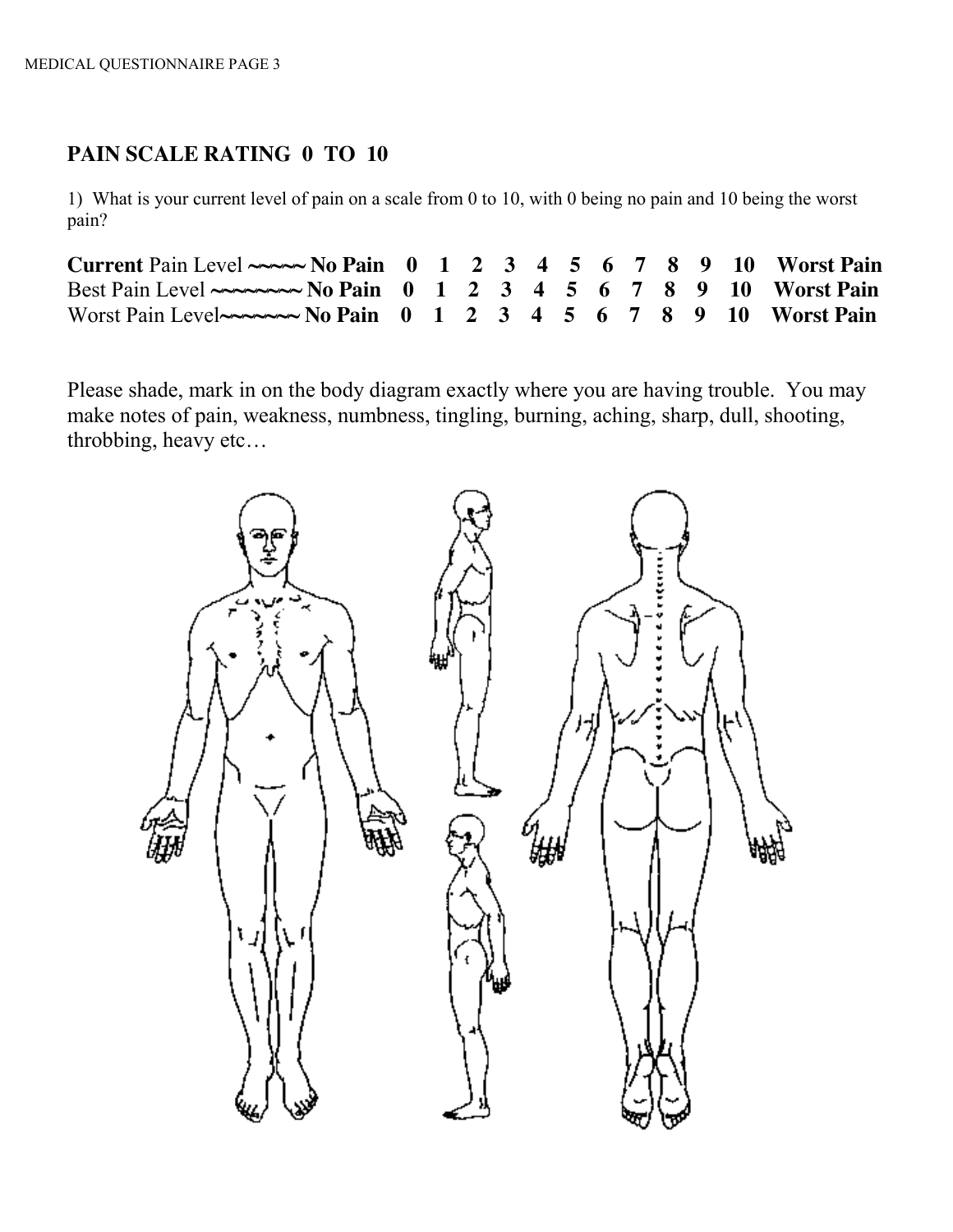

Name:\_\_\_\_\_\_\_\_\_\_\_\_\_\_\_\_\_\_\_\_\_\_\_\_\_\_\_\_\_\_\_\_ Date:\_\_\_\_\_\_\_\_\_\_\_\_\_\_\_\_\_\_\_\_

## PLEASE LIST **ALL** PRESCRIPTION MEDICATIONS YOU ARE CURRENTLY TAKING (INCLUDING ORAL, INJECTIONS, AND/OR SKIN PATCHES):

**Dosage means**= *Strength* and *how many times* per day the medication is taken

| <b>Name of Medication</b> | Dosage/Amount    | <b>Frequency</b> | <b>Route of Administration</b>                |
|---------------------------|------------------|------------------|-----------------------------------------------|
|                           | (mg., ml., etc ) | (how often/day)  | (i.e. oral, sublingual, injection or topical) |
|                           |                  |                  |                                               |
|                           |                  |                  |                                               |
|                           |                  |                  |                                               |
|                           |                  |                  |                                               |
|                           |                  |                  |                                               |
|                           |                  |                  |                                               |
|                           |                  |                  |                                               |
|                           |                  |                  |                                               |
|                           |                  |                  |                                               |
|                           |                  |                  |                                               |
|                           |                  |                  |                                               |
|                           |                  |                  |                                               |
|                           |                  |                  |                                               |
|                           |                  |                  |                                               |

PLEASE LIST ANY *OVER-THE-COUNTER* MEDICATIONS YOU ARE CURRENTLY TAKING OR HAVE TAKEN IN THE PAST WEEK AND FOR WHAT REASON? (Aspirin, Tylenol, Motrin, Ibuprofen, Advil, Aleve Laxatives, Antacids, Vitamins/Mineral Supplements, Exercise Supplements)

| <b>Name of Medication</b> | Dosage/Amount   | <b>Frequency</b> | <b>Route of Administration</b>                |
|---------------------------|-----------------|------------------|-----------------------------------------------|
|                           | (mg., ml., etc) | (how often/day)  | (i.e. oral, sublingual, injection or topical) |
|                           |                 |                  |                                               |
|                           |                 |                  |                                               |
|                           |                 |                  |                                               |
|                           |                 |                  |                                               |
|                           |                 |                  |                                               |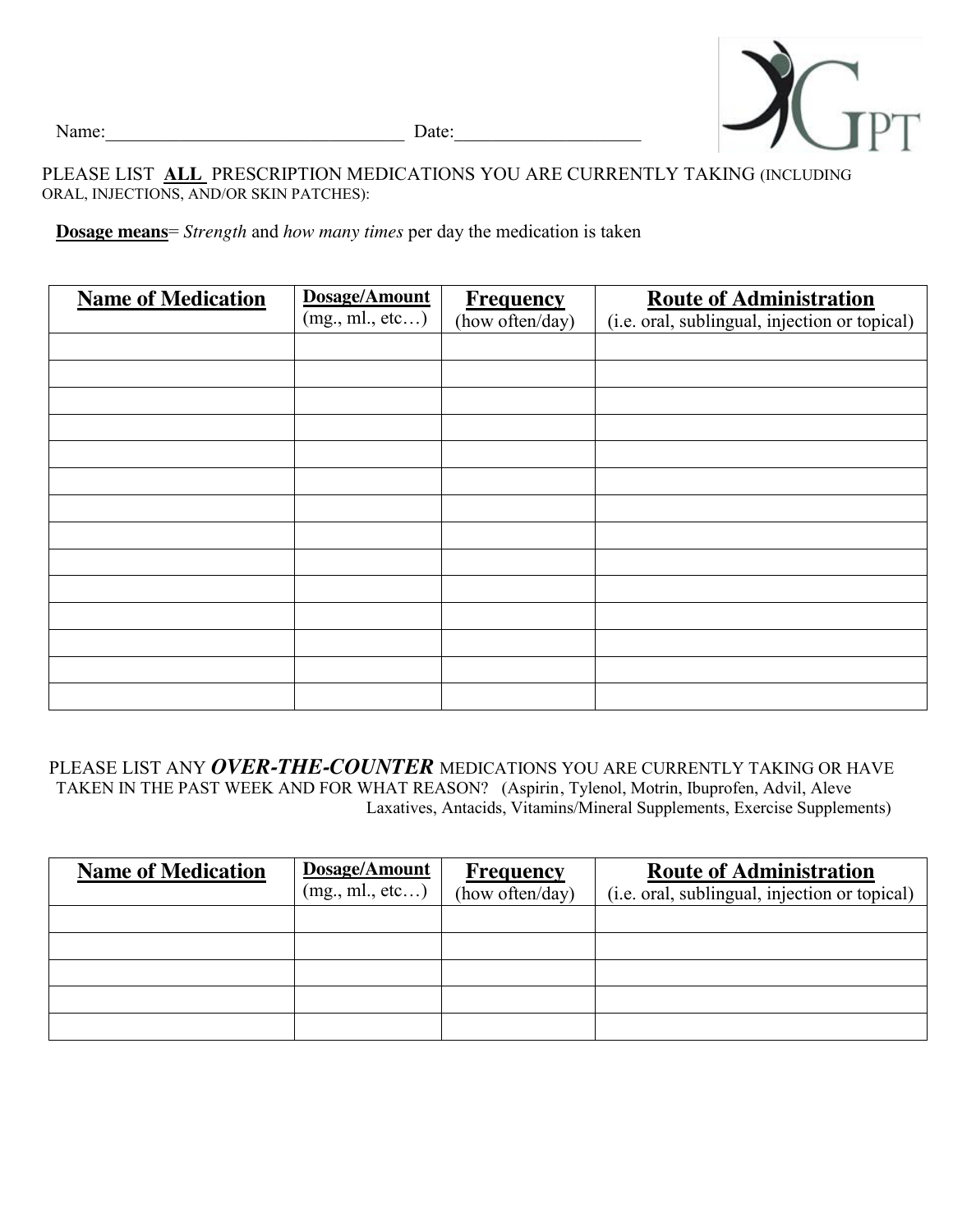

#### 545 E. Bruceton Road · Pleasant Hills, PA 15236 · 412-532-0144

#### **PRIVACY NOTICE**

*THIS NOTICE DESCRIBES HOW YOUR MEDICAL INFORMATION MAY BE USED AND DISCLOSED AND HOW YOU CAN GET ACCESS TO THAT INFORMATION*.

#### **PLEASE REVIEW THIS NOTICE CAREFULLY.**

GPT is committed to maintaining the privacy of your protected health information ("PHI"), which includes information about your medical condition and the care and treatment you receive from GPT. This Notice details how your PHI may be used and disclosed to third parties to carry out your treatment, payment for your treatment, health care operations of GPT, and for other purposes permitted or required by law. This Notice also details your rights regarding your PHI.

#### **USE OR DISCLOSURE OF PHI**

1. GPT may use and/or disclose your PHI for treatment, payment for your treatment, and health care operations of GPT. The following are examples of the types of uses and/or disclosures of your PHI that may occur. These examples are not meant to include all possible types of use and/or disclosure.

(a) Treatment – In order to provide, coordinate and manage your health care, GPT will provide your PHI (including electronic PHI) to those health care professionals, whether on GPT's staff or not, directly involved in your care so that they may understand your medical condition and needs, and provide advice or treatment . However, your consent is required for use or disclosure of psychotherapy notes. As of March, 2013 immunization records for students may be released without an authorization.

(b) Payment – In order to get paid for services provided to you, GPT disclose your health information to third parties such as insurance carriers or collection agencies, pursuant to their billing and payment requirements, as well as other parties that may be responsible for payment, such as family members.

(c) Health Care Operations – In order for GPT to operate in accordance with applicable law and insurance requirements and in order for GPT to continue to provide quality and efficient care, it may be necessary for GPT to compile, use and/or disclose your PHI. This includes business associates and subcontractors who may be involved in your treatment, billing, administrative support or data analysis, and these business associates will also be required by law through signed agreements to protect your health information.

#### **AUTHORIZATION NOT REQUIRED**

1. In addition to treatment, payment and health care operations, GPT may use and/or disclose your PHI, without a written Authorization from you, in the following instances:

(a) De-Identified Information – Your PHI is altered so that it does not identify you and, even without your name, cannot be used to identify you.

(b) Business Associate – To a business associate, which is someone who GPT contracts with to provide a service necessary for your treatment, payment for your treatment and health care operations (e.g., billing service or transcription service). GPT will obtain satisfactory written assurance, in accordance with applicable law, that the business associate will appropriately safeguard your PHI.

(c) Personal Representative – To a person who, under applicable law, has the authority to represent you in making decisions related to your health care.

(d) Public Health Activities - Such activities include, for example, information collected by a public health authority, as authorized by law, to prevent or control disease, injury or disability. This includes reports of child abuse or neglect.

(e) Federal Drug Administration.- If required by the Food and Drug Administration to report adverse events, product defects or problems or biological product deviations, or to track products, or to enable product recalls, repairs or replacements, or to conduct post marketing surveillance.

(f) Abuse, Neglect or Domestic Violence - To a government authority if GPT is required by law to make such disclosure. If GPT is authorized by law to make such a disclosure, it will do so if it believes that the disclosure is necessary to prevent serious harm or if GPT believes that you have been the victim of abuse, neglect or domestic violence. Any such disclosure will be made in accordance with the requirements of law, which may also involve notice to you of the disclosure.

(g) Health Oversight Activities - Such activities, which must be required by law, involve government agencies involved in oversight activities that relate to the health care system, government benefit programs, government regulatory programs and civil rights law. Those activities include, for example, criminal investigations, audits, disciplinary actions, or general oversight activities relating to the community's health care system.

(h) Judicial and Administrative Proceedings - For example, GPT may be required to disclose your PHI in response to a court order or a lawfully issued subpoena.

(i) Law Enforcement Purposes - In certain instances, your PHI may have to be disclosed to a law enforcement official for law enforcement purposes. Law enforcement purposes include: (1) complying with a legal process (i.e., subpoena) or as required by law; (2) information for identification and location purposes (e.g., suspect or missing person); (3) information regarding a person who is or is suspected to be a crime victim; (4) in situations where the death of an individual may have resulted from criminal conduct; (5) in the event of a crime occurring on the premises of GPT; and (6) a medical emergency (not on GPT's premises) has occurred, and it appears that a crime has occurred.

(i) Coroner or Medical Examiner - GPT may disclose your PHI to a coroner or medical examiner for the purpose of identifying you or determining your cause of death, or to a funeral director as permitted by law and as necessary to carry out its duties.

(k) Organ, Eye or Tissue Donation - If you are an organ donor, GPT may disclose your PHI to the entity to whom you have agreed to donate your organs

(I) Research - If GPT is involved in research activities, your PHI may be used, but such use is subject to numerous governmental requirements intended to protect the privacy of your PHI such as approval of the research by an institutional review board and the requirement that protocols must be followed.

(m) Avert a Threat to Health or Safety - GPT may disclose your PHI if it believes that such disclosure is necessary to prevent or lessen a serious and imminent threat to the health or safety of a person or the public and the disclosure is to an individual who is reasonably able to prevent or lessen the threat.

(n) Specialized Government Functions - When the appropriate conditions apply, GPT may use PHI of individuals who are Armed Forces personnel: (1) for activities deemed necessary by appropriate military command authorities; (2) for the purpose of a determination by the Department of Veteran Affairs of eligibility for benefits; or (3) to a foreign military authority if you are a member of that foreign military service. GPT may also disclose your PHI to authorized federal officials for conducting national security and intelligence activities including the provision of protective services to the President or others legally authorized.

(o) Inmates - GPT may disclose your PHI to a correctional institution or a law enforcement official if you are an inmate of that correctional facility and your PHI is necessary to provide care and treatment to you or is necessary for the health and safety of other individuals or inmates.

(p) Workers' Compensation - If you are involved in a Workers' Compensation claim, GPT may be required to disclose your PHI to an individual or entity that is part of the Workers' Compensation system.

(q) Disaster Relief Efforts - GPT may use or disclose your PHI to a public or private entity authorized to assist in disaster relief efforts.

(r) Required by Law. If otherwise required by law, but such use or disclosure will be made in compliance with the law and limited to the requirements of the law.

#### **AUTHORIZATION**

Uses and/or disclosures, other than those described above, will be made only with your written Authorization, which you may revoke at any time. This includes consent prior to the use or disclosure of any psychotherapy notes or the use of your PHI for marketing purposes.

#### **SIGN-IN-SHEET**

GPT may use a sign-in-sheet at the registration desk. GPT may also call your name in the waiting room when your physician is ready to see you.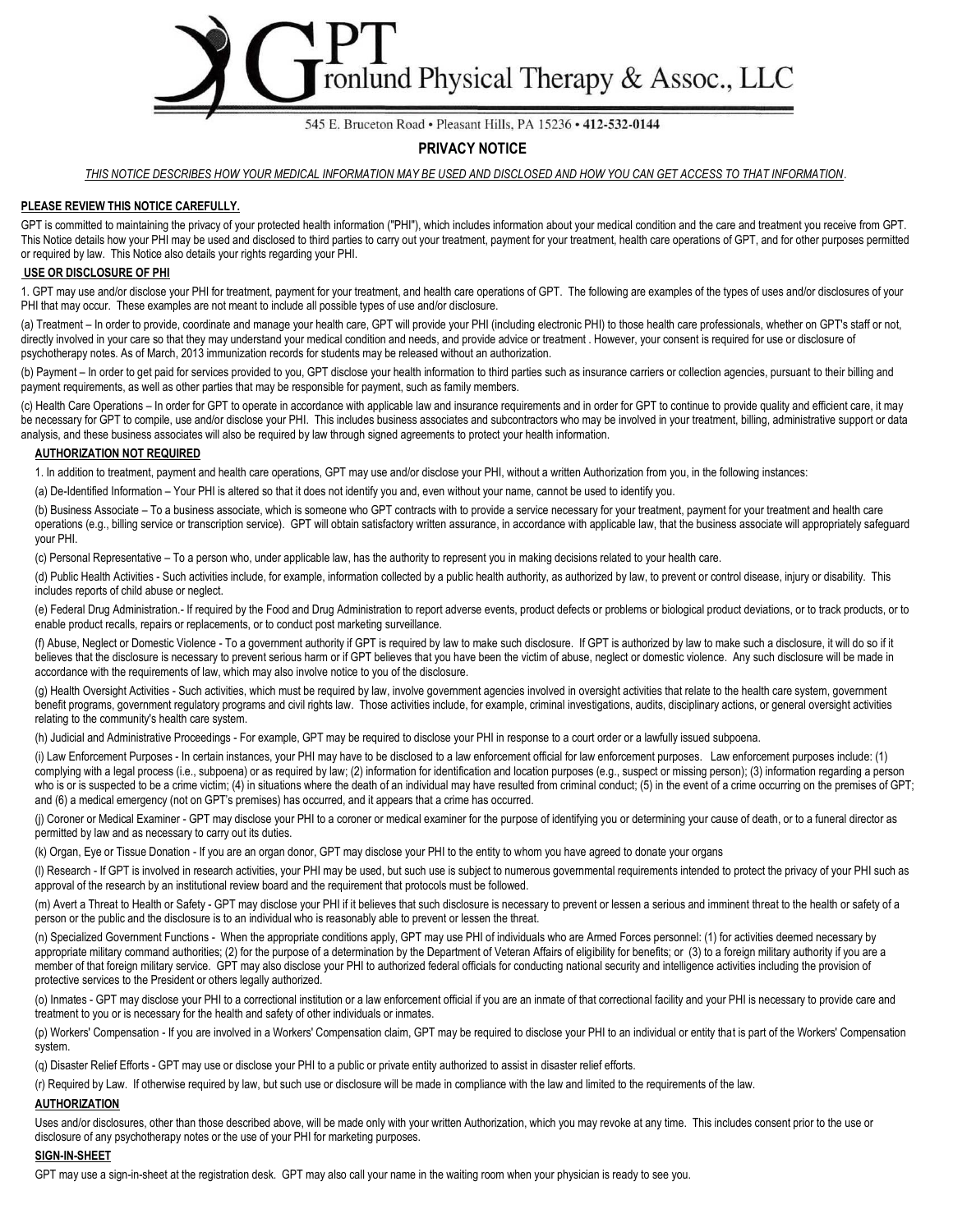#### **APPOINTMENT REMINDERS**

GPT may, from time to time, contact you to provide reminders for scheduled or recommended services or treatments.

#### **TREATMENT ALTERNATIVES / BENEFITS**

GPT may, from time to time, contact you about treatment alternatives, or other health benefits or services that may be of interest to you.

#### **MARKETING AND FUNDRAISING**

GPT may only use and/or disclose your PHI for marketing or fund-raising activities if we obtain from you a prior written Authorization. "Marketing" activities include communications to you that encourage you to purchase or use a product or service, and the communication is not made for your care or treatment. Marketing also includes the receipt by GPT of remuneration, directly or indirectly, from a third party whose product or service is being marketed to you. However, marketing does not include, for example, sending you a newsletter or electronic information about this **Practice** 

#### **ON-CALL-COVERAGE**

In order to provide on-call coverage for you, it is necessary that GPT establish relationships with other PT's or physicians who will take your call if your PT from GPT is not available. Those oncall professionals will provide GPT with whatever PHI that they create and will, by law, keep your PHI confidential.

#### **FAMILY/FRIENDS**

GPT may disclose to your family member, other relative, a close personal friend, or any other person identified by you, your PHI directly relevant to such person's involvement with your care or the payment for your care. GPT may also use or disclose your PHI to notify or assist in the notification (including identifying or locating) a family member, a personal representative, or another person responsible for your care, of your location, general condition or death. However, in both cases, the following conditions will apply:

(a) GPT may use or disclose your PHI if you agree, or if GPT provides you with opportunity to object and you do not object, or if GPT can reasonably infer from the circumstances, based on the exercise of its judgment, that you do not object to the use or disclosure.

(b) If you are not present, GPT will, in the exercise of its judgment, decide whether the use or disclosure is in your best interest and, if so, disclose only the PHI that is directly relevant to the person's involvement with your care.

#### **YOUR RIGHTS**

1. You have the right to:

(a) Revoke any Authorization, in writing, at any time. To request a revocation, you must submit a written request to GPT's Privacy Officer.

(b) Request restrictions on certain use and/or disclosure of your PHI as provided by law. However, GPT is not obligated to agree to any requested restrictions. To request restrictions, you must submit a written request to GPT's Privacy Officer. In your written request, you must inform GPT of what information you want to limit, whether you want to limit GPT's use or disclosure, or both, and to whom you want the limits to apply. If GPT agrees to your request, GPT will comply with your request unless the information is needed in order to provide you with emergency treatment. If you pay in full out of pocket for your treatment, you can instruct us not to share information about your treatment with your health plan, if the request is not required by law.

(c) Receive confidential communications or PHI by alternative means or at alternative locations. You must make your request in writing to GPT's Privacy Officer. GPT will accommodate all reasonable requests.

(d) Inspect and copy your PHI as provided by law. You may also obtain an electronic copy of your PHI for information we store electronically. To inspect and/or copy your PHI, you must submit a written request to GPT's Privacy Officer. GPT can charge you a fee for the cost of copying, mailing or other supplies associated with your request. In certain situations that are defined by law, GPT may deny your request, but you will have the right to have the denial reviewed as set forth more fully in the written denial notice.

(e) Amend your PHI as provided by law. To request an amendment, you must submit a written request to GPT's Privacy Officer. You must provide a reason that supports your request. GPT may deny your request if it is not in writing, if you do not provide a reason in support of your request, if the information to be amended was not created by GPT (unless the individual or entity that created the information is no longer available), if the information is not part of your PHI maintained by GPT, if the information is not part of the information you would be permitted to inspect and copy, and/or if the information is accurate and (b) complete. If you disagree with GPT's denial, you will have the right to submit a written statement of disagreement.

(f) Receive an accounting of disclosures of your PHI as provided by law. To request an accounting, you must submit a written request to GPT's Privacy Officer. The request must state a time period which may not be longer than six (6) years and may not include dates before April 14, 2003. The request should indicate in what form you want the list (such as a paper or electronic copy). The first list you request within a twelve (12) month period will be free, but GPT may charge you for the cost of providing additional lists. GPT will notify you of the costs involved and you can decide to withdraw or modify your request before any costs are incurred.

(g) Receive a paper copy of this Privacy Notice from GPT upon request to GPT's Privacy Officer.

(h) Complain to GPT or to the Secretary of Health and Human Services if you feel that your privacy has been violated. To file a complaint with GPT, you must contact GPT's Privacy Officer. All complaints must be in writing.

(i) To be notified in the event of a breach of your privacy. In the event of a breach, we will take all steps required by law, including a risk assessment and the appropriate notifications, and inform you of any steps you should take to protect yourself against harm due to a breach.

(i) To request that a health plan not be informed of treatment this is paid for in full by you, and GPT's obligation to comply with your request.

(k) To opt out of communications for fundraising purposes.

(l) To obtain more information on, or have your questions about your rights answered; you may contact GPT's Privacy Officer at 412-532-0144

#### **PRACTICE'S REQUIREMENTS**

1. GPT:

(a) Is required by law to maintain the privacy of your PHI and to provide you with this Privacy Notice of GPT's legal duties and privacy practices with respect to your PHI.

(b) Is required to abide by the terms of this Privacy Notice.

(c) Reserves the right to change the terms of this Privacy Notice and to make the new Privacy Notice provisions effective for all of your PHI that it maintains.

(d) Will not retaliate against you for making a complaint.

(e) Must make a good faith effort to obtain from you an acknowledgement of receipt of this Notice.

(f) Will post this Privacy Notice on GPT's web site.

#### **EFFECTIVE DATE**

This Notice is in effect as of May 23, 2007 and revised as of September 23, 2013.

**I HAVE READ AND UNDERSTAND THE HIPPA "NOTICE OF INFORMATION PRACTICES" FROM GRONLUND PHYSICAL THERAPY & ASSOCIATES, LLC.**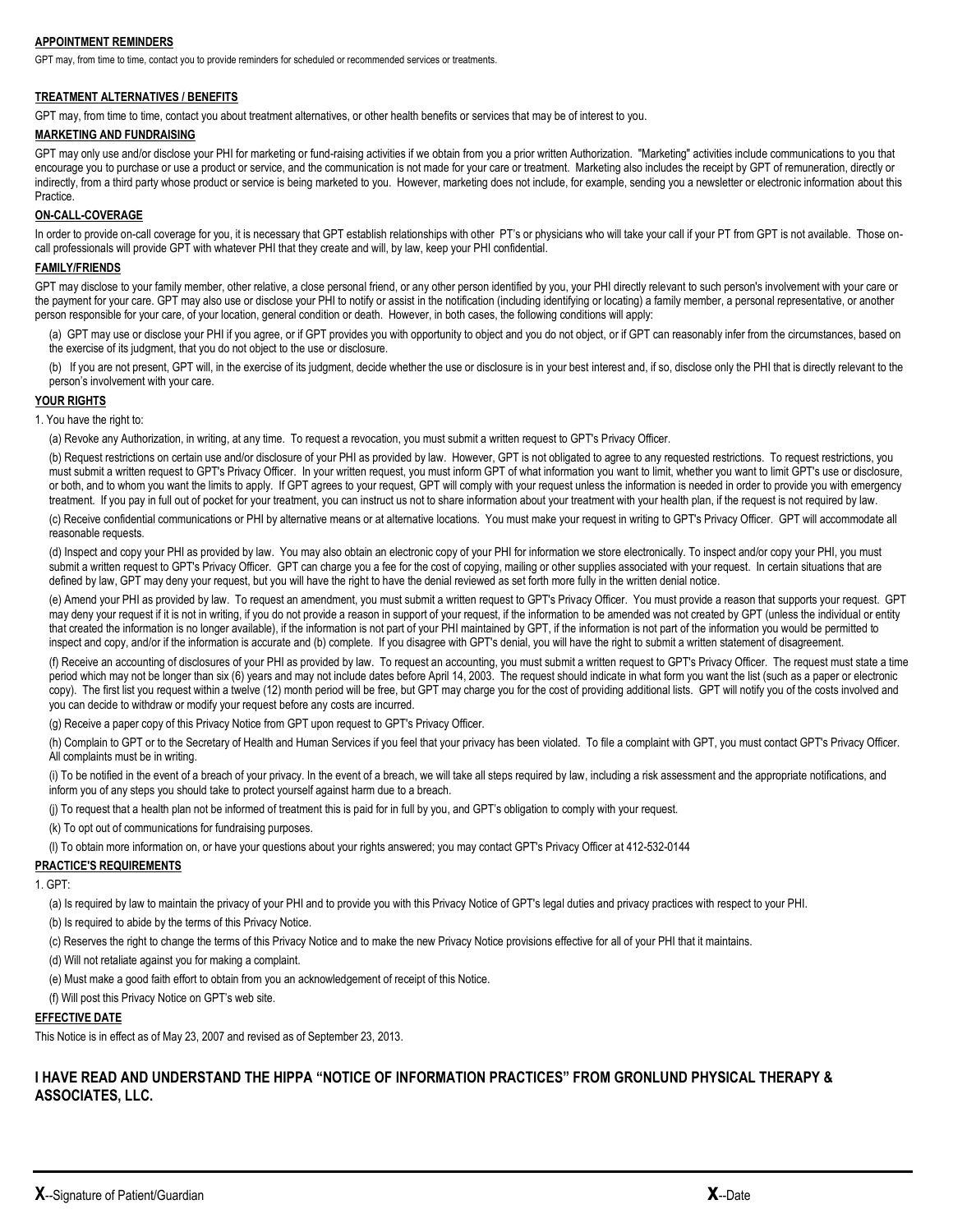ronlund Physical Therapy & Assoc., LLC Patient's Name:

# **CONSENT FOR CARE AND TREATMENT**

I, the undersigned, do hereby agree and give my consent for Gronlund Physical Therapy & Assoc., LLC to furnish physical therapy care and treatment considered necessary and proper in diagnosing and/or treating my physical condition.

 $\mathcal{L}_\text{max}$ Patient/Guardian Initials

# **FINANCIAL POLICY STATEMENT**

It is the patient's responsibility to be aware of individual plans, policies, and benefits in regards to outpatient physical therapy. An explanation of benefits from Gronlund Physical Therapy & Assoc., LLC's staff does not guarantee payment from your insurance company, nor should it be considered a binding agreement of payment and/or benefits from your insurance company.

As a patient of Gronlund Physical Therapy & Assoc., LLC you are responsible for the entire bill of services rendered should your insurance company deny payment for any reason. By signing this statement as a guarantor, you agree to pay for all services and/or supplies that are deemed patient responsibility by Gronlund Physical Therapy  $\&$  Assoc., LLC or other agency involved such as insurance, attorney, etc. I understand and agree that if I fail to make any of the payments for which I am responsible in a timely manner, after such default and upon referral to a collection agency or attorney by Gronlund Physical Therapy & Assoc., LLC I will be responsible for all cost of collecting moneys owed.

Co-Payments and cost share percentages are expected at the time of service. If your insurance company does not remit payment within 90 days, the balance will be due in full from you. If payment is received from your insurance company after 90 days, any credit due to you will be refunded to you.

*WORKERS COMPENSATION INSURANCE:* Upon filing a worker's compensation claim, there is a time period when your claim may be in deferred status. Physical therapy may be provided to you during this time period causing incurred costs. After the deferred period, your claim may be accepted or denied. If your claim is accepted, we will bill your workers compensation carrier. If your claim is denied, we will bill your private medical insurance. If you do not have private medical insurance, the entire balance of your account is your responsibility.

# **Cancellation/No Show Policy**

GPT understand that sometimes situations arise that are out of our control. However, it is crucial to understand that attending scheduled appointments consistently is a key component of your program's success. Interruptions in therapy do not help you reach your fullest potential. We schedule our appointments in a strategic way to give every patient the best possible outcome.

We know your time is valuable, and ours is too. Out of respect for our staff and all of our patients, a notice of 24 hours is required if you need to cancel an appointment. The first time you miss an appointment, we will make note of it in your chart. All future missed appointments will incur a \$25 fee payable before your next visit. Insurance does not reimburse this expense; therefore it will be your responsibility.

I have read and understand that if I must cancel an appointment, I need to do so at least 24 hours in advance. If I fail to give proper notice, I will be charged a \$25 cancellation/no show fee.

Patient/Guardian signature

 $\Box$  Date: